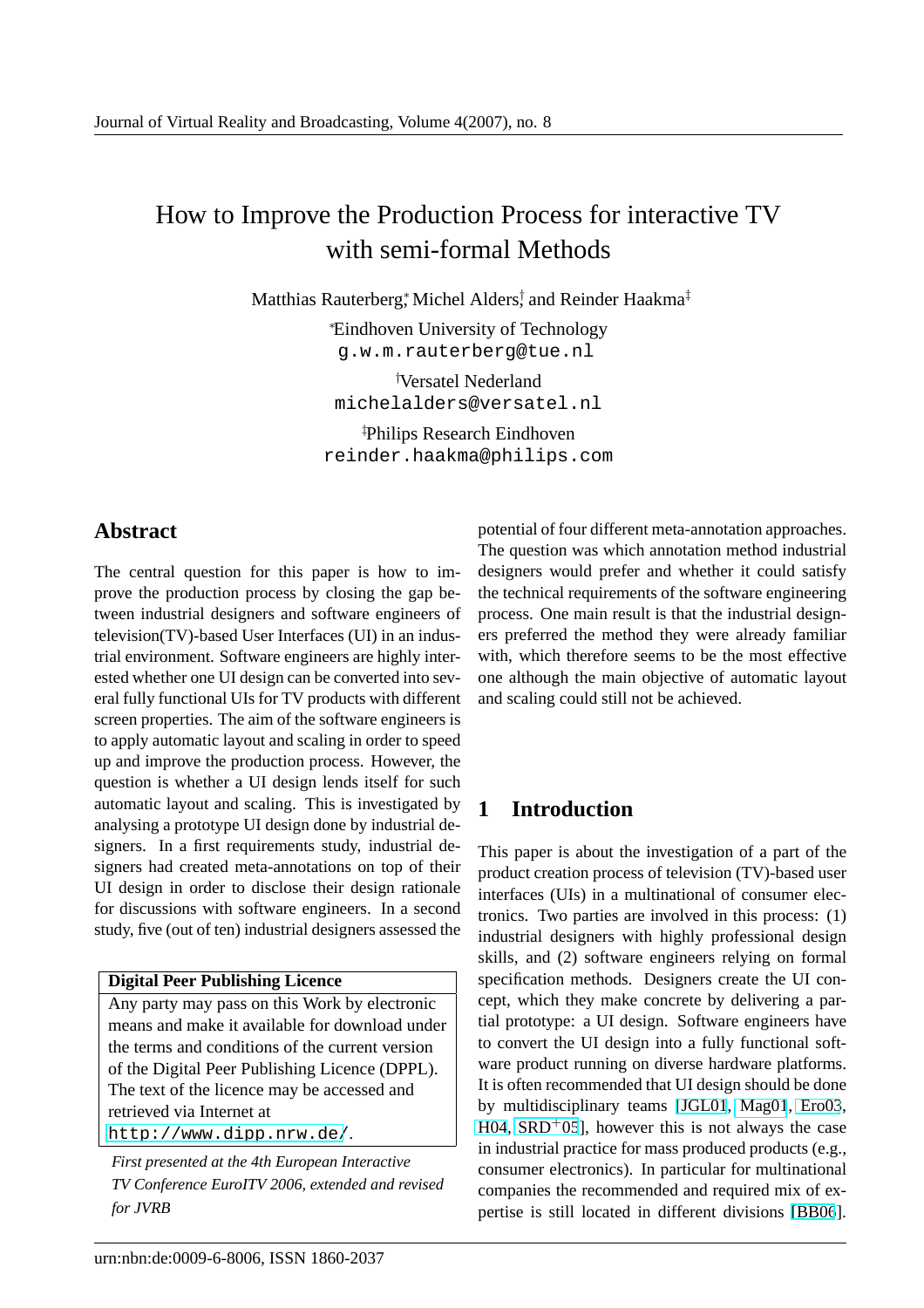<span id="page-1-0"></span>Iivari and Iivari (2006) argue that User-Centred Design (UCD) in its current form is not a separate systems development approach, especially because UCD is neither horizontally complete (i.e. UCD does not cover all aspects of systems development even in the earliest phases) nor vertically complete (i.e. UCD does not cover the technical implementation of the system; see e.g.  $[KBK^{+}03]$ .

Several aspects are at stake in the product creation process of interactive TVs [RSK95, Rau96, SRD<sup>+</sup>05], and one [of them is](#page-10-0) an effective graphical layout (the look) of the interaction structure. A lot of work has already been published on the graphical [layout o](#page-11-0)f information objects [Mac86, [Mac8](#page-11-0)8, [Mac](#page-11-0)91, KR94, Spe06], unfortunately not for interaction structures (see e.g. [Car99]). In order to improve the implementation of the graphical layout of the interaction structure, the softwa[re engineers of a multin](#page-11-0)[ational](#page-10-0) [compa](#page-11-0)ny explored whether one UI design can be converted into [severa](#page-10-0)l functional UIs for hardware platforms that have different screen properties. Their aim is to apply automatic layout and scaling of the UI in order to improve the product creation process with [semi]automatic tools [Van94]. However, the question is whether a UI design lends itself for such automatic layout and scaling. This is investigated by analysing a prototype UI design with the help of professional industrial des[igners](#page-12-0) who created the prototype [RSK95, Rau96, BNP00].

In our first study, industrial designers clarified the UI design by creating annotations on top of it. Since annot[ations can also](#page-11-0) [improv](#page-10-0)e the product creation process, a second study was carried out in order to investigate the potential of four different annotation methods. This formative approach [Vic00, AMW02] is taken in order to assess how the most important meta-information can be transferred from industrial design division to software engineering division easily and reliably [ $vKKR+98$ ]. Annotati[ons can](#page-12-0) [reveal the](#page-10-0) rationale behind the UI design, and the explicit design rationale can support software engineers to go beyond merely using the UI design provided via a prototype in order to for[mulate the u](#page-12-0)nderlying layout algorithms. Annotations also have the potential to limit the occurrence of inconsistencies that a UI design and its later implementation can contain [KvKPS01].

The main question is how industrial designers feel about using a semi-formal annotation method and which type of annotation me[thod they w](#page-10-0)ould prefer as they will be required to use them in their UI design process [AMW02]. This is an important aspect because creative industrial designers almost feel threatened by formal specification methods. Any [semi- ]formal annotation method is perceived as constraining the [expressive](#page-10-0) power of the design space. This paper will describe two empirical studies and discuss them in the context of the product design process for interactive TV. A general discussion and the conclusions will finalise this paper.

## **2 Study 1: Analysis of a UI Design**

In our first study the layout of a prototype UI design is analysed in order to check whether software engineers can convert it into several fully functional UIs for products with different screen properties.

The software engineers aim for automatic layout and scaling in order to improve the product creation process and bridge the gap between software and design. Ideally, software engineers use one UI design and convert that into one fully functional UI that can run on different products with different screen properties. Such UIs should meet different requirements resulting from diversity issues. There is diversity between products as a result of different screen properties, for example, PAL versus NTSC, 4:3 versus 16:9, dual screen and iPronto. Also within the layout of a single UI diversity can occur. Menu labels for instances, consist of a label background and a text string that is positioned on top of it. The text string should never exceed the length of its background, but can itself become longer due to a translation or because a file name is exceptionally long (e.g. DVD file names). Automatically scaling the label background and adjusting the layout accordingly could deal with such diversity.

The question is to what extent a current UI design is able to take diversity issues into account in order to support automatic layout and scaling. Furthermore, the aim of this study is to reveal the implicit guiding principles designers use in their work [KK95, Tra97, Kar00].

#### **[2.1 A](#page-10-0)pproach**

Starting point of this study was a particular UI design (given as a partial prototype) for interactive TV that has been developed with Macromedia Director. This UI design is a typical TV-UI because similar UIs can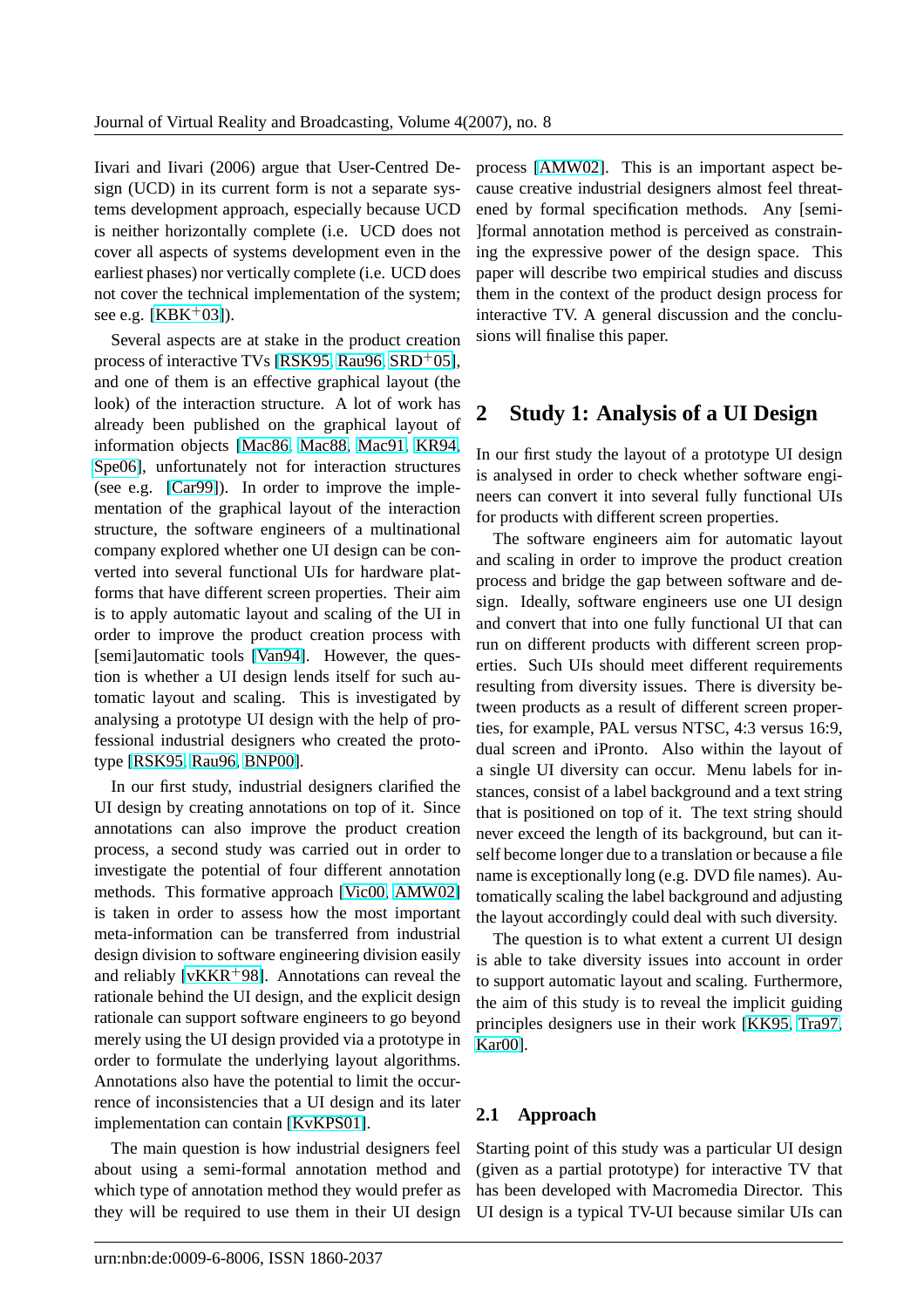

Figure 1: Screenshots of the UI Design used in this study, showing the main menu (left) and an example of the list widget (right).

be found in many current TV products (see Fig. 1). The UI design shows in full detail only a selection of all possible widgets, i.e. the menu (see Fig. 1; left) and a list widget (see Fig. 1; right). The functions have fictitious names (e.g. Item 1 stands for 'Picture', Item 2 stands for 'Sound', etc). A series of interview sessions was conducted with two experienced industrial designers out of a total of ten designers specialized on interaction design located at the design division. During seven sessions of about four hours each, they were asked about the rationale behind position and size of the UI elements and about the implicit guidelines they use. After each session, the designers incorporated their clarifications in Director as additional information layers on top of the UI design. This annotation method is from now on called the Director method.

#### **2.2 Results**

The designers have told that all the graphical elements in the UI design are positioned and sized in absolute, and not in relative terms. Regarding the length of text strings the designers pointed out that they would never allow the label background to adjust its size automatically to the size of the text string. If the length of the string is known at design time (e.g. menu labels), they rather adjust the size of the label background to the longest string and use that length of the label background throughout the UI design. Abbreviations can also be used to fit a (translated) string properly on a label background. Text strings that are not known at design time (e.g. DVD file names) do not occur in current TV UIs. Designers explained that if such strings would occur, they would make use of abbreviations or the next line (as in text documents).

The most important guidelines for designers stem from typographical rules such as readability. Another important guide for their work is a company internal UI standard. However, this standard focuses on the user interaction. Little guidelines are provided about the look or layout. The end result of the seven meetings with the designers was an annotated UI design. The designers created six additional information layers on top of their original UI design. The six annotation layers, partly shown in Fig. 2, Fig. 3 and Fig. 4, consist of:

- *Elements:* name tags for the [U](#page-3-0)I ele[me](#page-3-0)nts.
- *Safe area:* indication of an area inside the screen borders of 50 pixels, where important UI information can be placed in order to be properly perceptible.
- *Menu layout grid:* guides for aligning (animating) UI elements (see Fig. 2, left).
- *Widget layout grid:* placement of the elements a widget consists of (see Fig. 2; right).
- *Widget grid:* alignment wi[th](#page-3-0)in the widget, animation path included (see Fig. 3).
- *Dimensions:* detailed align[me](#page-3-0)nt of a UI element (e.g. a label), animation path included (see Fig. 4).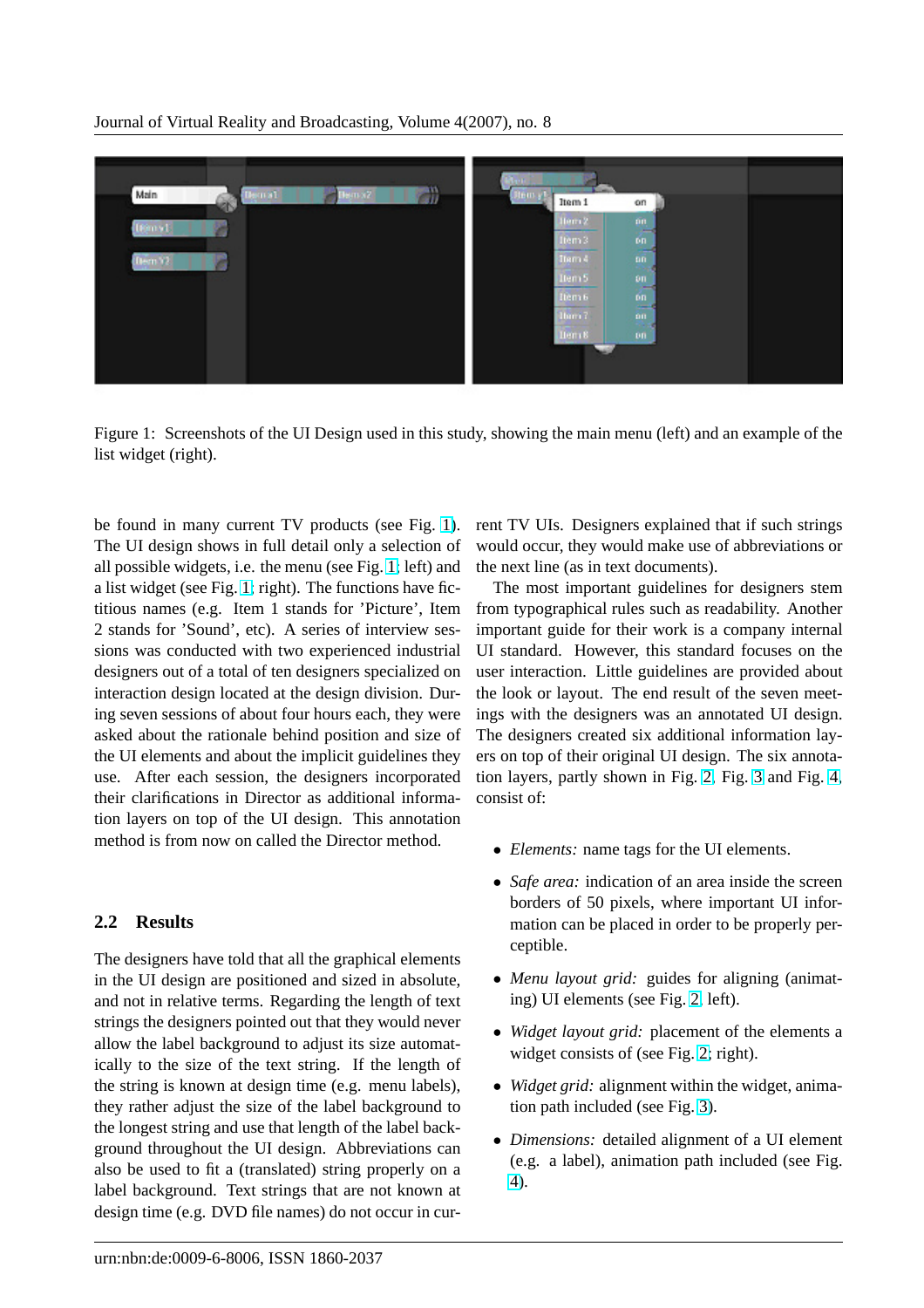<span id="page-3-0"></span>

Figure 2: Screenshots of the menu layout grid (left) and the widget layout grid (right).



Figure 3: Screenshot of the widget grid.



Figure 4: Screenshot of dimensions

### **2.3 Discussion**

In order to support automatic layout and scaling for different screen properties, the UI elements need to be positioned and sized in relative terms [MMT02]. However, in current practise, designers specify the position and size of UI elements only in absolute terms. Label backgrounds are also not positioned and sized relatively. Therefore the resulting UI design [cannot b](#page-11-0)e converted into a reusable UI for different screen properties. In this study, the industrial designers used an annotation method (the above called Director method) in order to clarify the UI design and shed light on their design rationale. This Director method shows that the designers mainly use grids and guides in order to position UI elements on the screen. Grids and guides can act as a constraint. It enables software engineers to formulate layout algorithms that are consistent throughout the UI. For instance, the detailed internal grid (see Fig. 4) is used to position a text string on a label background consistently. As such, a group is created (a label). The constraints of such a group ensure that it can easily be reused in several places within the UI and therefore supports consistency. Typically, inconsistencies arise due to several people working on the same project [RSK95, KvKPS01]. The Director method does not take into account different screen properties. Therefore this method is incomplete in that it is not specified how the grids and guides should be repositioned w[hen the](#page-11-0) [screen prope](#page-10-0)rties change. In our second study the Director method will be compared with three other annotation methods.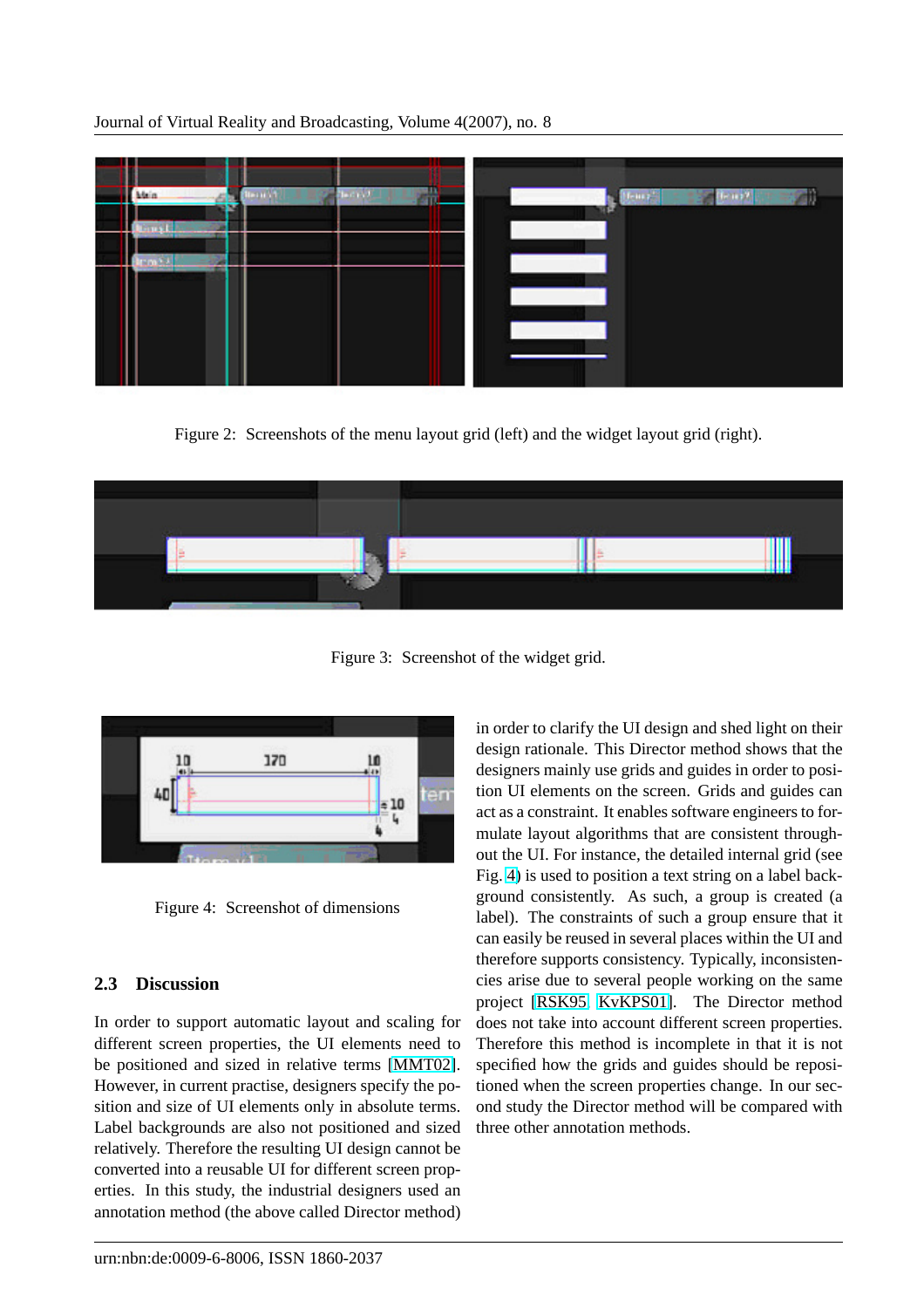# **3 Study 2: Four Different Annotation Methods**

At the outset of our second study into annotation methods for UI design, a short questionnaire amongst five industrial designers was performed (5 point rating scale: 0='negative' to 4='positive'). It revealed that using formal information additional to the interactive prototype (i.e. an annotation method for UI design) could be helpful (see Fig. 5). A MANOVA (repeated measure; SPSS version 11.0 for Windows) showed that the 3 questions differed significantly (F=34.57,  $df=1$ , p=0.004). Also, a post-hoc comparison was performed in order to determ[in](#page-5-0)e which answers differed significantly (indicated by arrows, see Fig. 5). These promising results motivated us to investigate the possibility of introducing an annotation method in the UI production process further on.

In order to assess the advantages and dis[adv](#page-5-0)antages of the Director method described in our first study, it is compared with three other annotation methods. The aim of the assessment study is to identify how designers feel about producing the proposed annotation methods, because they should provide such information in the product creation process. Further, it should become clear which annotation method they would prefer. Annotations shed light on the implicit design rationale and can therefore limit the occurrence of misinterpretations and possible inconsistencies. Inconsistencies can arise due to several people (designers as well as software engineers) working on the same project [RSK95]. Ideally, a standard annotation method comes forward that point out rules and constraints about position and size of the UI elements in order to support software engineers to formulate the underlying layout [algorithm](#page-11-0)s, also with respect to different screen properties.

### **3.1 Approach**

The four alternative annotation methods that are compared in this study are called the (1) 'Spreadsheet' method, (2) the 'Screenshot' method, (3) the 'Director' method and (4) the 'Construction Tool' method. Only the Director method (3) is produced by designers themselves. All the three other methods are introduced for the purpose of this second study. In general the four annotation methods are comparable in that designers should be able to use them with widely available high-



Figure 6: A part of UI is highlighted in order to explain a rule: the maximum length of a text string and its label background.

level tools (e.g., Excel, Drawing tools, etc). All annotation methods aim to minimize the occurrence of inconsistencies. The annotation methods differ with respect to the extent that the design rationale can be expressed in order to support software engineers. Also to what extent automatic layout and scaling is supported differentiates the four annotation methods. Below the four annotation methods are outlined.

**The 'Spreadsheet' method:** This form of annotation is created in Excel and consists of an enumeration of all the UI elements ('object') that occur in the UI design and their width (pixels), height (pixels), colour and transparency. Table 1 shows a part of such an annotation table.

This Spreadsheet annotation solely provides information about the UI elements in absolute terms as they occur in the UI design. [T](#page-5-0)herefore, the information is incomplete in that it is not specified what should happen with the size and position of the elements if the properties of the screen change. Furthermore, it does not provide rules or constraints such as the maximum length of a text string. Therefore, this method is less appropriate to express explicitly the design rationale than any other method.

**The 'Screenshot' method:** The Screenshot method consists of a set of screenshots that are annotated by making notes on top of it (with a simple drawing tool) [KP02]. The position, size and transparencies of the UI elements are explained. In order to explain position and size of UI elements as many screenshots can be annotated as needed. Furthermore, UI elements are de[scribed](#page-10-0) apart from their context as is shown in Fig. 6.

Typically, an explanation consists of a written comment that refers to the UI elements in question by making use of arrows and the like. For example Fig. 7, regarding the selection of a horizontal menu item (here 'Item x1'), three rules are stated that apply to ALL horizontal menu items. This method also con[tai](#page-5-0)ned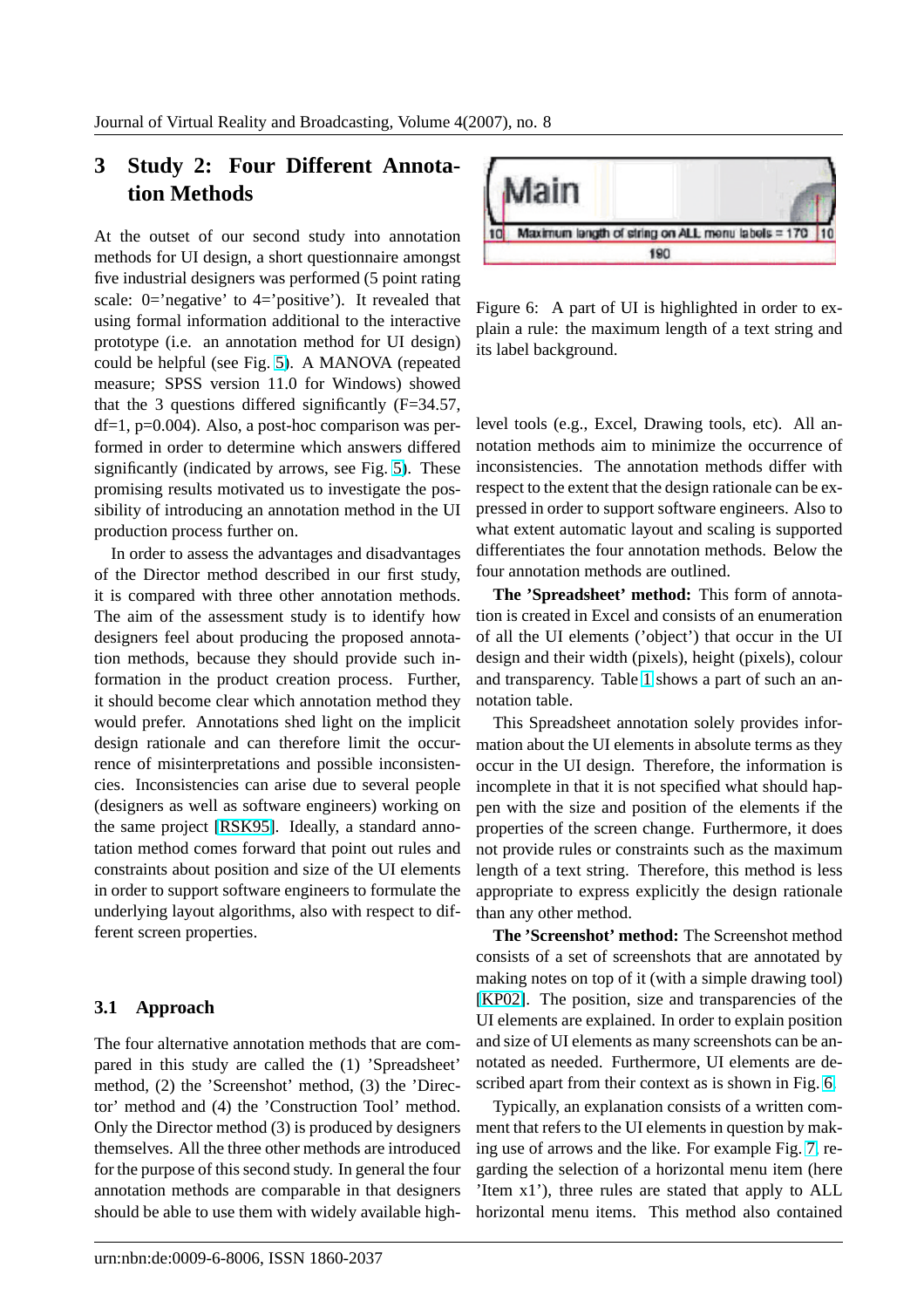<span id="page-5-0"></span>

Figure 5: Evaluation of current implementation and the need for formal additional information (N=5). Arrows designate which answers differed significantly in a post-hoc comparison (Scheffe)

| <b>Object</b>              | Width | Height | Colour       | <b>Transparency</b> |
|----------------------------|-------|--------|--------------|---------------------|
| Vertical menu background_1 |       | 480    | <b>Black</b> | 0%                  |
| Vertical menu background_2 | 79    | 480    | <b>Black</b> | 50%                 |
| Horizontal menu background | 720   | 60     | <b>Black</b> | 50%                 |

Table 1: Example of the Spreadsheet method. Described is the make up the background bars as they occur in the UI design.

one example regarding different screen properties. It states what happens with horizontal menu items when the horizontal screen space is limited. This method is able to express the design rationale easily by specifying rules and constraints in textual form. It provides only limited information about what should happen when the properties of the screen change. In practise though, it depends on the user (the writer) of this method how much rules and constraints are going to be specified.

**The 'Director' method:** The Director method is described in detail in the results of our first study (see chapter2.1 above). It specifies constraints in the form of grids and guides in order to express the design rationale. However, the information is incomplete in that it is not specified how the grids and guides should be reposit[ione](#page-1-0)d when the screen properties change.

**The 'Construction Tool' method:** The Construction Tool method consists of a rudimentary reproduction of the UI design (made in a freeware SVG drawing



Figure 7: Example of the Screenshot method where the selection of a horizontal menu item is explained by annotations.

program) [MMT02]. This reproduction is then annotated with a fixed set of symbols in order to position and size the UI elements [LF01]. The symbols can have two colours in order to indicate what their size and positi[on is with](#page-11-0) respect to fixed screen properties or different screen properti[es. Fig](#page-11-0). 8 shows two exam-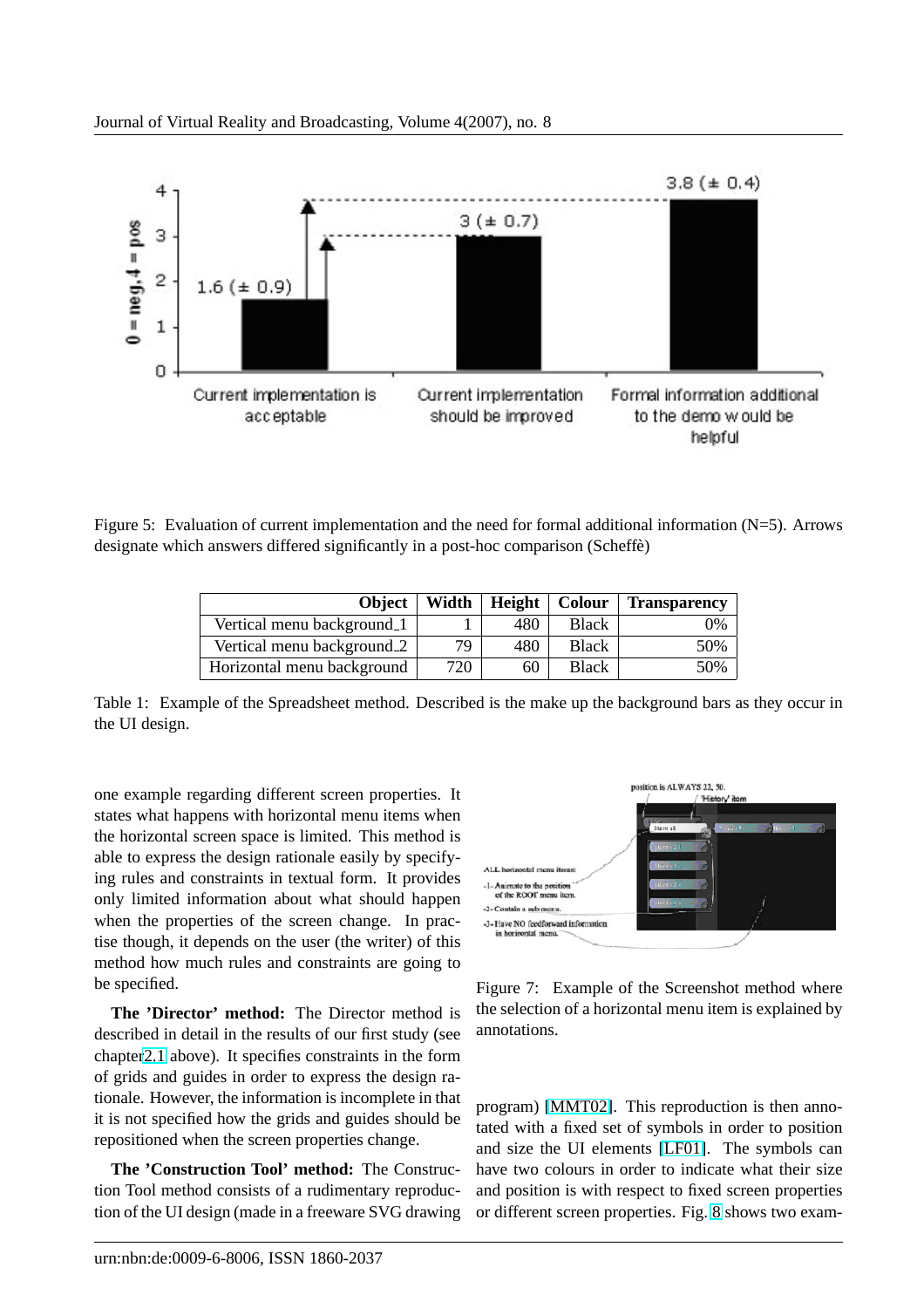

Figure 8: Two examples of the Construction Tool method (see text above).

ples: how the horizontal and vertical background are positioned and sized (left), and the build up of a vertical menu (right). The annotation is built up using layers that can be (de-)activated in order to show several aspects of the redrawn UI design and their annotations separately. As much layers can be used as needed. UI elements can also be described apart from their context (e.g. labels). This method explains the layout for fixed and different screen properties. Therefore, of all annotation methods, it is most explicit in expressing the design rationale [BNP00, MC96].

### **3.2 Experiment[al Setup](#page-10-0)**

Five professional industrial designers (representative sample out of  $10 = 50\%$  of total population at our multinational company) highly experienced with interface/interaction applications, who are all closely associated with creating TV-based UI designs, assessed the potential of the four methods of UI design annotations. One designer cooperated already in the first study as well.

After the UI design, the four different forms of annotation methods were presented in the following fixed order: (1) 'Spreadsheet', (2) 'Screenshot', (3) 'Director' and (4) 'Construction Tool'. Each method was discussed for a couple of minutes and evaluated by means of a questionnaire before the next method was introduced.

The evaluation questionnaire (5-point rating scale going from 0='negative' to 4='positive') was identical for all four annotations and asked: "If you, as a designer, would have to produce the <*name of one of the four annotation methods*> example and others would have to use it, how would you rate this with respect to the following..." continued by 12 statements: (1) usefulness (see Fig. 9), (2) easy to produce, (3) added value, (4) applicable, (5) efficient means, (6) effective means, (7) can be produced by me, (8) will be produced by me, (9) improves implementation, (10) reliable, (11) necessary means, (12) sufficient means (see Fig. 9).

After the four evaluations, the designers were asked to make an additional overall summative rating regarding the four annotation methods on a 10-point scale  $(1=$ '[ve](#page-7-0)ry bad' and  $10=$ 'excellent'). Next to each question was the option to write free comments.

### **3.3 Results**

To collect qualitative data and to assess the baseline attitude of our interaction designers, we asked how important it is to provide formal additional information to the UI demo design prototypes as input for the software engineering process. They commented the following:

Starting with design, it would be useful to be able to combine visualization and description and to link that to the software development (version management, application development and so forth).

A formalized version of the design rationale is needed. Detailed visual info can be added to support visualizations.

Help software engineering to better understand the implementation of UI elements (e.g. slider with annotated info on timing, speed, number of steps).

The less ambiguity, the better.

Some things can be better explained with words, tables, matrixes.

After the four methods were presented, the designers remarked that all the methods more or less suffer from the fact that they are time consuming and prone to errors or misinterpretation. Per method the designers have given the following feedback.

*Spreadsheet method:* The spreadsheet method is very difficult to produce and to read. The information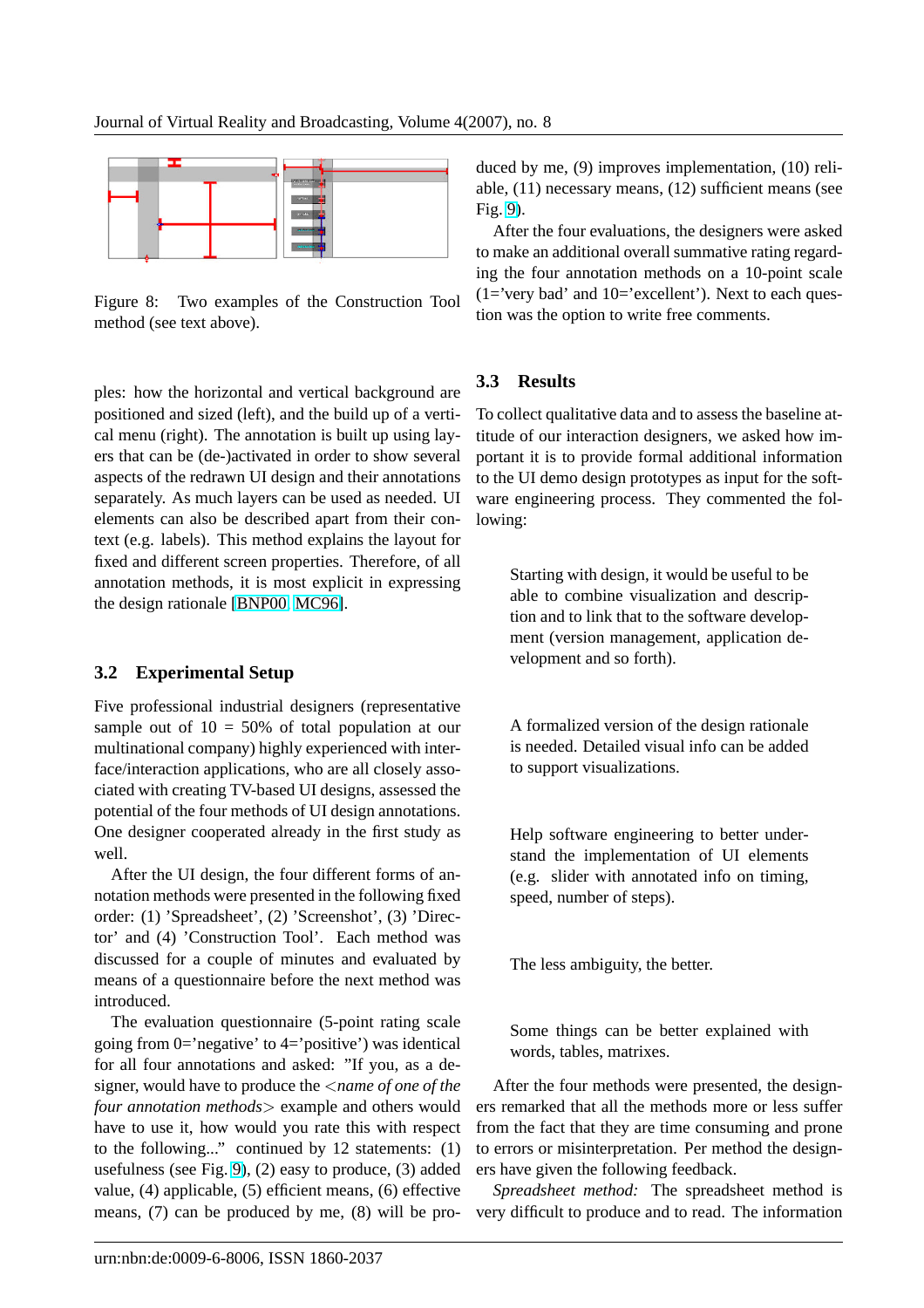<span id="page-7-0"></span>

usefulness a sufficient means

Figure 9: Mean of the 2 statements that discriminated significantly between the four different forms of UI design annotation (N=5; standard deviations between brackets). Arrows designate which items differed significantly in a post-hoc comparison (Scheffe). `

is distributed too much and misses visual links to the original design. Despite its details, it cannot describe all the diversity of a design and lacks general rules. As a checking tool it can be helpful, but the content should be updated automatically.

*Screenshot method:* The screenshot method feels familiar to the designers because visual material is reused. They opt for a template though. They indicate that the design rationale can be expressed which makes it easier to deduce commonalities. However, this method will produce a lot of paper and it doesn't force the user to be complete.

*Director method:* The director method is very complete and can focus on points that need attention. However, it also contains too much different types of information at the same time. It isn't layered well enough ('onion skins') in order to make it usable on several levels. It's questionable whether engineers can benefit. It doesn't show the design rationale because it tackles instances. This method needs to be automated. A toolbox containing the design ele-ments would be helpful.

*Construction tool method:* This method is very complex (more complex than necessary) and mentally demanding (difficult to learn). This method provides poor information because it is not clear which symbol belongs to which object. It also contains information

that is too obvious. They think that it isn't directly related to their deliverables. It might be useful for engineers though.

In their comments designers frequently expressed doubts about the annotation methods because creating them takes extra time and they are prone to errors. Both indicators ('time to use' and 'prone to error') were not able to discriminate significantly between the four annotation methods. However, on the average, per annotation method, almost half of the designers (45% out of a total of N=20 data points, 4 methods \* 5 designers) reported the 'time' problem at least once. The same (45% out of a total of N=20) holds for their concerns about 'errors'.

Two of the 12 rating statements of our evaluation questionnaire discriminate significantly between the four annotation methods: 'usefulness' (F=4.28, df=3,  $p=0.021$ ) and 'sufficient means' (F=5.94, df=3, p=0.006). In addition, an ANOVA was performed using Scheff post-hoc comparisons, in order to discover which ratings differed significantly. Fig. 9 shows the mean (and standard deviation) of these two significant ratings. A discriminant analysis using only these two items revealed that 70% of original grouped cases per method were correctly classified. The overall summative rating afterwards, did not reach significance among methods.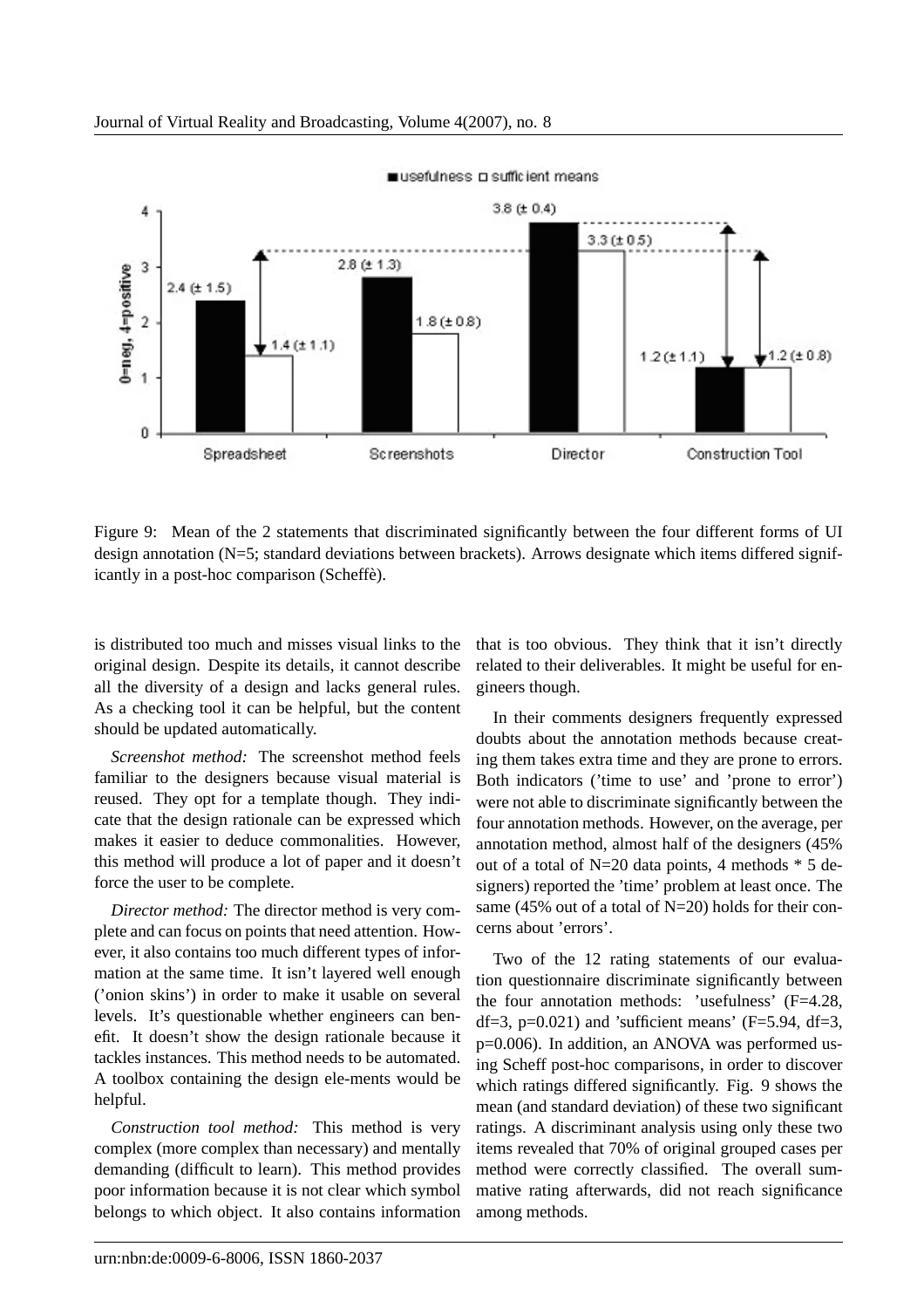#### **3.4 Discussion**

At begin of our empirical investigations, industrial designers expressed great interest in having formal information additional to the UI design (Fig. 5). This additional information could be in the form of annotations, which the Director method is useful and sufficient at delivering. The fact that the Director method, which was developed by designers (see our stu[dy](#page-5-0) 1 above), is most preferred confirms that user involvement is recommendable [RS92]. The Director method is able to limit the occurrence of inconsistencies and provides information about the design rationale.

However, the design rationale can possibly be expressed more [explici](#page-11-0)tly by means of an additional text document (or audio remarks), especially when deviations to earlier designs need to be justified. Since designers do make use of incremental design, incorporating such additional text documents or audio remarks, might improve the Director method [Mac88, MPF+95]. Another drawback of the Director method is that it does not take different screen properties into account.

The Construction Tool method, potentially t[he most](#page-11-0) [powerful](#page-11-0) method with respect to different screen properties, is rated surprisingly worst. However, from our first study it became clear that designers so far do not consider different screen properties within their UI design. Our second study confirms that designers only deal with different screen properties by creating a *new* UI design when the properties of the target screen differ. It has to be said though, that the Construction Tool method is difficult to apply, especially with respect to different screen properties. Further, like the Director method, the design rationale is explained mainly by means of additional symbols.

The Spreadsheet method lacks a direct link with the UI design and is a numerical and textual, rather than a graphical method. Since industrial designers are mainly visually orientated, this method does not go along well with the way they act and think. Furthermore, the design rationale cannot be expressed explicitly with this method and therefore it mainly supports consistency as required by the software engineers.

Finally, the Screenshot method, rated second best by the designers, only provides a loose specification regarding the way annotations should be produced. Therefore, it is up to designers to underline the aspects of the UI design that they think are important. Designers probably appreciate the method because it is easy to use (less formal than the other methods) and visually oriented. Besides, the design rationale can be expressed in words as well.

Whether the Director method should be introduced as a standard in the product creation process remains to be seen. The doubts designers expressed about the annotation methods need to be considered as well. Creating written annotations with the Director method takes considerable extra time. Future research has to prove whether audio annotations could overcome this limitation (see e.g.  $[MPF+95]$ ). However, the time spends on annotations might payoff in the total production process if software engineers can implement the UI more effectively. The possible errors the annotations can contain ar[e not so p](#page-11-0)roblematic because software engineers can make use of the UI design in form of the interactive prototype as well. The chance that a UI prototype as well as its annotations contains the same error is quite unlikely.

Producing the annotations turned out to be more difficult than expected, especially when different screen properties need to be incorporated. At present, it seems too early to take different screen properties into account within only one UI design.

### **4 General Discussion**

Two studies are performed in order to bridge the gap between interaction designers of TV-based UI design and software engineers who need to convert this UI design into a complete functional UI. In the first study, it was investigated whether a UI design lends itself for automatic layout and scaling. It turned out that current UI designs can not support automatic layout and scaling because UI elements are not positioned and sized in relative, but in absolute terms. Therefore, software engineers cannot use one UI design in order to convert that into a UI for several products with different screen properties. Nearly every TV product still needs its own UI design and implementation process.

The second study focussed on the clarification of the UI design itself. In our first study the designers had made use of annotations on top of the UI design in order to clarify their design (called Director method). In our second study, the Director method was evaluated by comparing it with three other annotation methods.

The Director method developed by the industrial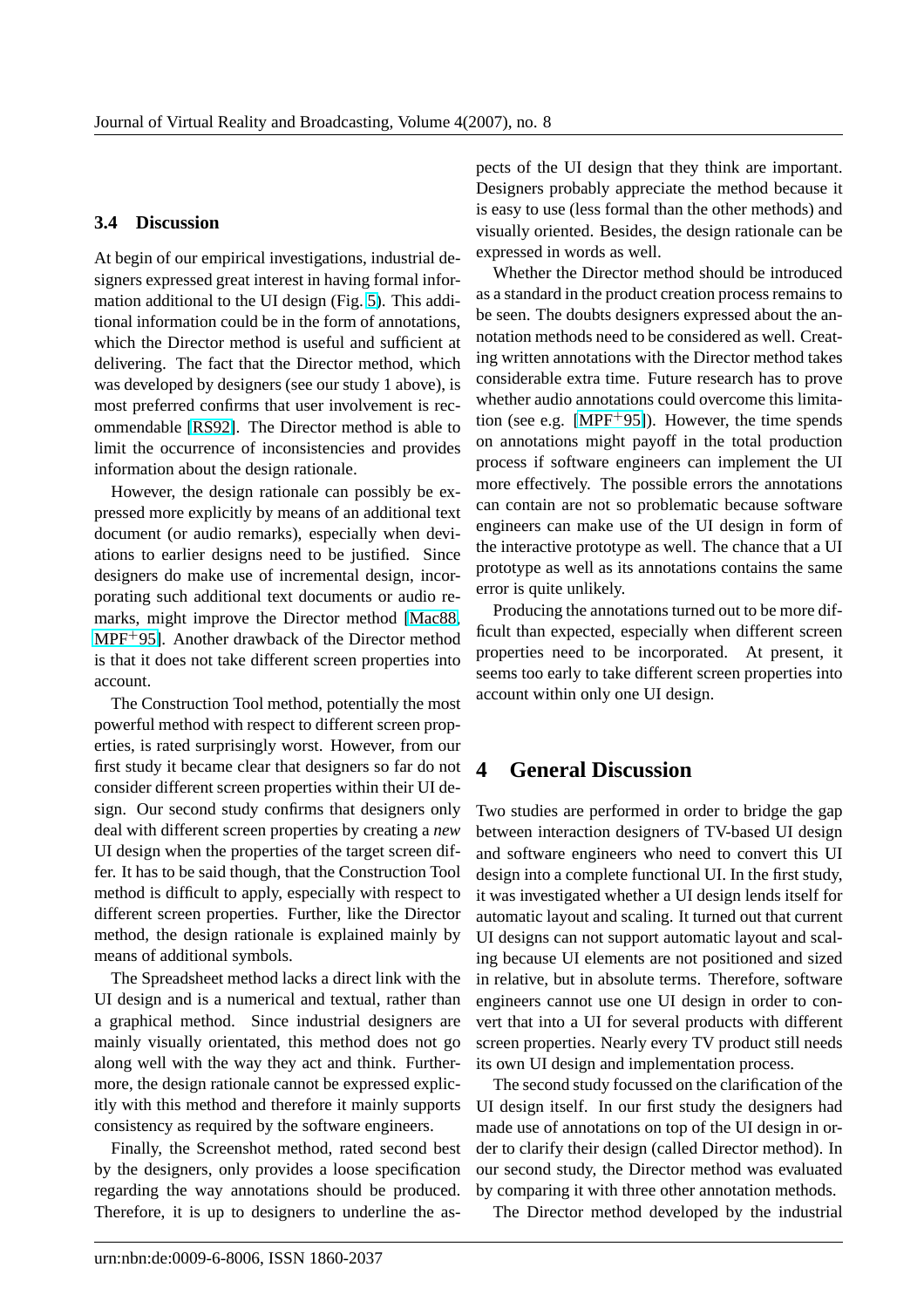designers themselves was most preferred, which confirms that involving the user (e.g. designers) is the right approach [RSK95]. With the Director method a UI design is annotated mainly by producing layout grids and guides around the UI elements in order to shed light on the design rationale. The design rationale can be [of use to](#page-11-0) reduce the occurrence of inconsistencies in the UI design and its implementation. However, the Director method does not take different screen properties into account, unlike the Construction Tool method. This Construction Tool method was the most explicit method regarding different screen properties. However, designers least appreciated it. Therefore, this second study also seems to confirm that fully automatic layout and scaling is yet a bridge too far and needs further research.

Motivated by this investigation, our industrial designers are currently exploring methods to write down the design rationale in order to explain the reasoning behind design decisions. Such a design rational should especially clarify the deviations from earlier UI designs because a UI design is typically based upon earlier versions (incremental design) [Rau96]. Therefore, the Director method might need to be extended in order to clarify such aspects as well. The Director method is not easy to produce, takes considerable time to create, and is by no means c[omplete](#page-11-0). Therefore, alternative methods to express the design rationale more easily should be explored [Car95, BNP00]. There is some evidence that design and software implementation should remain separate because the creative expertise of interaction designers - creating appealing UIs - can have a positive ef[fect on usabilit](#page-10-0)y [KK95, Tra97, Kar00] and therefore should not be too constrained by engineering requirements [Sef03].

When the design and engineering disciplines re[main se](#page-10-0)[parated](#page-11-0) [\(e.g. i](#page-10-0)n multinational companies), the product creation process can still be im[proved](#page-11-0) if the understanding of each other's work processes could be increased. For instance, the awareness of software engineers can be increased when the design rationale is explained properly [MC96]. Also, designers can be involved more in the product creation process, by showing them intermediate visual results of the implementation [Mag01]. Future improvements of the product creation process [should](#page-11-0) therefore make both disciplines more aware of each other's work [RS92, RSK95, Rau96] by getting them integrated in multidisciplinary [design t](#page-11-0)eams [BNP00, JGL01, H04].

# **5 Conclusions**

Within the domain of UI design, research in design support has generally followed different approaches. Our study focuses on uncovering and recording the rationale used to arrive at different UI designs [MC96]. The Director Method concentrates on providing a shared UI for expressing designs and reflecting upon how these UIs are used by industrial designers as input for software engineers. Our aim is to dr[aw from](#page-11-0) the experiences of both these groups. The intent of UI design rationale is documentation of the sequence of decisions made in realising a design.

In our multinational company, the current television-based UI designs do not support automatic layout and scaling. UI designers specify position and size of UI elements in absolute terms. With relative position and size, software engineers, who need to convert the UI design into a fully functional UI, could have been enabled to use one UI design and convert that into several fully functional UIs for products with different screen properties.

In our first study, designers explained the rationale behind the UI design by creating annotations on top of it. In our second study, the potential of this annotation method was assessed by comparing it with three other annotation methods. Designers preferred the annotation method created in the first study. However, this annotation method does not support software engineers to use automatic layout and scaling. An annotation method that does support automatic layout and scaling was rated worst by designers. Therefore, it can be concluded that it is yet too early to apply automatic layout and scaling in the product creation process for interactive TVs.

The most preferred Director method has other drawbacks as well. For instance, designers make use of incremental design and the Director method is not able to specify the changes and deviations from earlier UI designs. This most preferred annotation method also takes a considerable time to produce an interactive prototype as well. Therefore, in the future, more appealing and easy to use annotation methods should be considered [Vic00].

## **6 Ack[nowle](#page-12-0)dgements**

We would like to acknowledge the participation of the industrial designers from Philips Design, as well as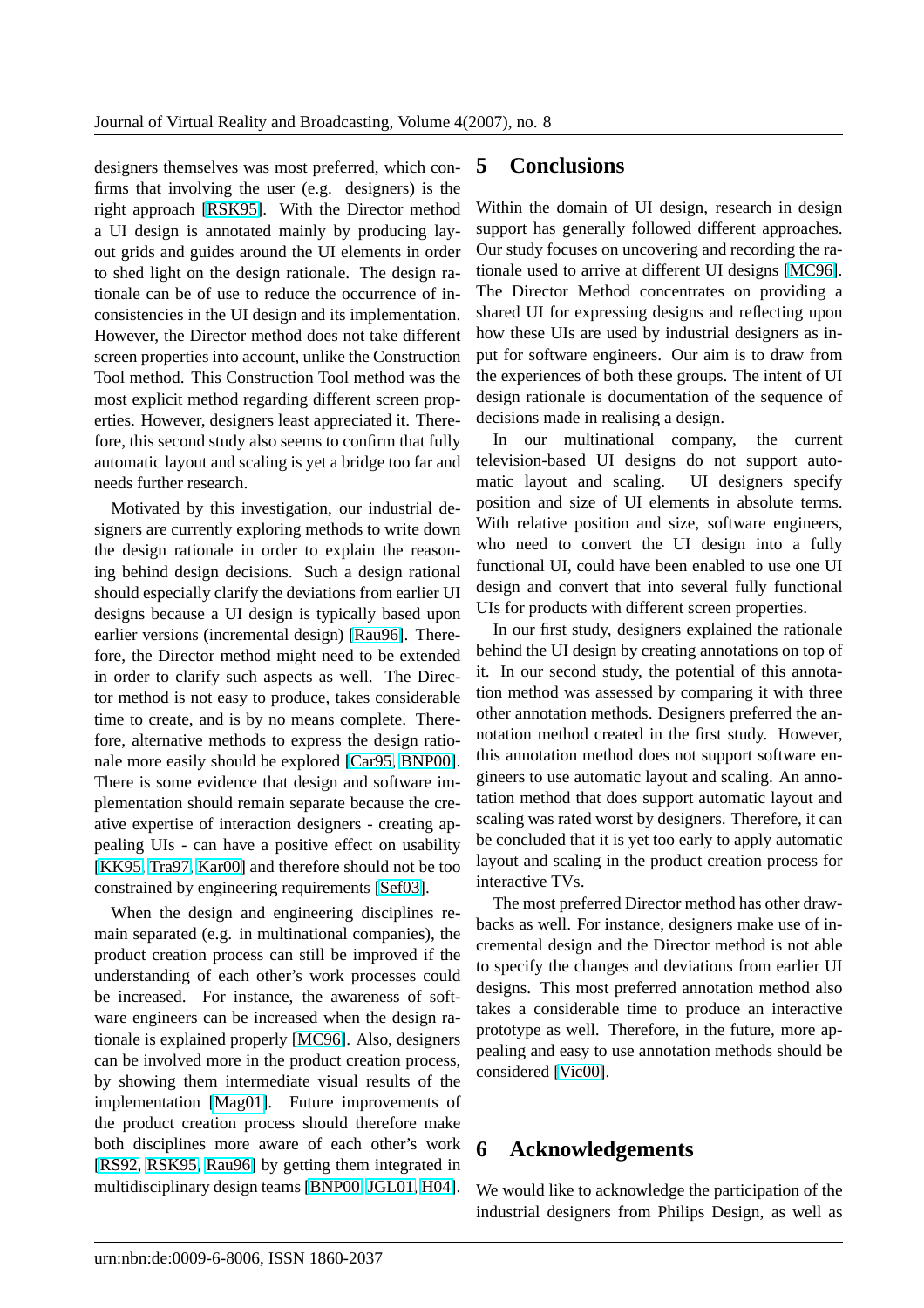<span id="page-10-0"></span>the valuable input from Kees van Overveld, Eindhoven University of Technology, The Netherlands.

## **References**

- [AMW02] Michael E. Atwood, Katherine W. Mc-Cain, and Jodi C. Williams, *How does the design community think about design?*, Proceedings of DIS'02: Designing Interactive Systems: Processes, Practices, Methods, & Techni[ques \(New](http://www.digibib.net/openurl?sid=hbz:dipp&genre=proceeding&aulast=Atwood&aufirst=Michael&title=Proceedings+of+DIS%2702%3A+Designing+Interactive+Systems%3A+Processes%2C+Practices%2C+Methods%2C+%26+Techniques&isbn=1-58113-515-7&date=2002&pages=125-132) [York, NY, USA\), Section 02: perspec](http://www.digibib.net/openurl?sid=hbz:dipp&genre=proceeding&aulast=Atwood&aufirst=Michael&title=Proceedings+of+DIS%2702%3A+Designing+Interactive+Systems%3A+Processes%2C+Practices%2C+Methods%2C+%26+Techniques&isbn=1-58113-515-7&date=2002&pages=125-132)[tives,](http://www.digibib.net/openurl?sid=hbz:dipp&genre=proceeding&aulast=Atwood&aufirst=Michael&title=Proceedings+of+DIS%2702%3A+Designing+Interactive+Systems%3A+Processes%2C+Practices%2C+Methods%2C+%26+Techniques&isbn=1-58113-515-7&date=2002&pages=125-132) ACM Press, 2002, ISBN 1-58113- 515-7, pp. 125–132.
- [BB06] Elisabeth Brauner and Albrecht Becker, *Beyond knowledge sharing: the management of transactive knowledge systems*, Knowledge and Process Management **13** [\(2006\), no. 1, 62–71,](http://www.digibib.net/openurl?sid=hbz:dipp&genre=article&aulast=Brauner&aufirst=Elisabeth&title=Knowledge+and+Process+Management&atitle=Beyond+knowledge+sharing+the+management+of+transactive+knowledge+systems&issn=1099-1441&date=2006&volume=13&issue=1&pages=62+-71) ISSN 1099-1441.
- [BNP00] [Susanne Bødker, Christina Nielsen, and](http://www.digibib.net/openurl?sid=hbz:dipp&genre=article&aulast=Brauner&aufirst=Elisabeth&title=Knowledge+and+Process+Management&atitle=Beyond+knowledge+sharing+the+management+of+transactive+knowledge+systems&issn=1099-1441&date=2006&volume=13&issue=1&pages=62+-71) Marianne Graves Petersen, *Creativity, Cooperation and Interactive Design*, Proceedings of the conference on Designing interactive systems: processes, practices, methods, and techn[iques \(New](http://www.digibib.net/openurl?sid=hbz:dipp&genre=proceeding&aulast=Boedker&aufirst=Susanne&title=Proceedings+of+the+conference+on+Designing+interactive+systems%3A+processes%2C+practices%2C+methods%2C+and+techniques&isbn=1-58113-219-0&date=2000&pages=252-261) [York, NY, USA\), ACM Press, 2000,](http://www.digibib.net/openurl?sid=hbz:dipp&genre=proceeding&aulast=Boedker&aufirst=Susanne&title=Proceedings+of+the+conference+on+Designing+interactive+systems%3A+processes%2C+practices%2C+methods%2C+and+techniques&isbn=1-58113-219-0&date=2000&pages=252-261) ISBN 1-58113-219-0, pp. 252–261.
- [Car95] John M. Carroll (ed.), *Scenario-based design: envisioning work and technology in system development*, Wiley, New York, NY, USA, 1995, ISBN [0-471-](http://www.digibib.net/openurl?sid=hbz:dipp&genre=book&aulast=Carroll&aufirst=John&title=Scenario-based+design%3A+envisioning+work+and+technology+in+system+development&isbn=0-471-07659-7&date=1995) [07659-7.](http://www.digibib.net/openurl?sid=hbz:dipp&genre=book&aulast=Carroll&aufirst=John&title=Scenario-based+design%3A+envisioning+work+and+technology+in+system+development&isbn=0-471-07659-7&date=1995)
- [Car99] [Alex Carmichael,](http://www.digibib.net/openurl?sid=hbz:dipp&genre=book&aulast=Carroll&aufirst=John&title=Scenario-based+design%3A+envisioning+work+and+technology+in+system+development&isbn=0-471-07659-7&date=1995) *Style Guide for the Design of Interactive Television Services for Elderly Viewers*, Independent Television Commissio[n, Winchester, UK,](http://www.digibib.net/openurl?sid=hbz:dipp&genre=article&aulast=Carmichael&aufirst=Alex&atitle=Style+Guide+for+the+Design+of+Interactive+Television+Services+for+Elderly+Viewers&date=1999) [1999.](http://www.digibib.net/openurl?sid=hbz:dipp&genre=article&aulast=Carmichael&aufirst=Alex&atitle=Style+Guide+for+the+Design+of+Interactive+Television+Services+for+Elderly+Viewers&date=1999)
- [Ero03] [Leena Eronen,](http://www.digibib.net/openurl?sid=hbz:dipp&genre=article&aulast=Carmichael&aufirst=Alex&atitle=Style+Guide+for+the+Design+of+Interactive+Television+Services+for+Elderly+Viewers&date=1999) *User centered research for interactive television*, Proceedings of the 2003 European Conference on Interactive Television: From Viewers to Actors (April 2[-4,Brighton, UK\), 2003,](http://www.digibib.net/openurl?sid=hbz:dipp&genre=article&aulast=Eronen&aufirst=Leena&title=Proceedings+of+the+2003+European+Conference+on+Interactive+Television+From+Viewers+to+Actors&atitle=User+centered+research+for+interactive+television&date=2003&pages=5-12) [pp. 5–12.](http://www.digibib.net/openurl?sid=hbz:dipp&genre=article&aulast=Eronen&aufirst=Leena&title=Proceedings+of+the+2003+European+Conference+on+Interactive+Television+From+Viewers+to+Actors&atitle=User+centered+research+for+interactive+television&date=2003&pages=5-12)
- [H04] Kristina Hk, *User-centred design and evaluation of affective interfaces*,

ch. Part II: The User in Focus, pp. 127– 160, Kluwer Academic Publishers, 2004, ISBN 1-4020-2729-x, Z. Ruttkay and C. Pelachaud (Eds).

- [JGL01] B. Gransson J. Gulliksen and M. Lif, *A user-centered approach to objectoriented user interface design*, pp. 283– 312, Addison-Wesley Longman Publishing Co, 2001, ISBN 0201657899, M. Van Harmelen (Ed.).
- [Kar00] Kristiina Karvonen, *The beauty of simplicity*, Proceedings on the 2000 conference on Universal Usability (New York, NY, USA), ACM Pr[ess, 2000, 1-58113-](http://www.digibib.net/openurl?sid=hbz:dipp&genre=article&aulast=Karvonen&aufirst=Kristiina&title=Proceedings+on+the+2000+conference+on+Universal+Usability&atitle=The+beauty+of+simplicity&isbn=1-58113-314-6&pages=85-90) [314-6,](http://www.digibib.net/openurl?sid=hbz:dipp&genre=article&aulast=Karvonen&aufirst=Kristiina&title=Proceedings+on+the+2000+conference+on+Universal+Usability&atitle=The+beauty+of+simplicity&isbn=1-58113-314-6&pages=85-90) pp. 85–90.
- [KBK+03] Clare-Marie Karat, Carolyn Brodie, John Karat, John Vergo, and Sherman R. Alpert, *Personalizing the user experience on ibm.com*, IBM Systems Journal **42** (2003), no. 4, 686–701, ISSN 0018- 8670.
- [KK95] [Masaaki Kurosu](http://www.digibib.net/openurl?sid=hbz:dipp&genre=article&aulast=Karat&aufirst=Clare-Marie&title=IBM+Systems+Journal&atitle=Personalizing+the+user+experience+on+ibm.com&issn=0018-8670&date=2003&volume=42&issue=4&pages=686-701) and Kaori Kashimura, *Apparent usability vs. inherent usability: experimental analysis on the determinants of the apparent usability*, Conference companion on Human factors [in computing systems \(New York, NY,](http://www.digibib.net/openurl?sid=hbz:dipp&genre=proceeding&aulast=Kurosu&aufirst=Masaaki&title=Conference+companion+on+Human+factors+in+computing+systems&isbn=0-89791-755-3&pages=292-293) [USA\), ACM Press, 1995,](http://www.digibib.net/openurl?sid=hbz:dipp&genre=proceeding&aulast=Kurosu&aufirst=Masaaki&title=Conference+companion+on+Human+factors+in+computing+systems&isbn=0-89791-755-3&pages=292-293) ISBN 0-89791- [755-3, pp. 292–293.](http://www.digibib.net/openurl?sid=hbz:dipp&genre=proceeding&aulast=Kurosu&aufirst=Masaaki&title=Conference+companion+on+Human+factors+in+computing+systems&isbn=0-89791-755-3&pages=292-293)
- [KP02] Heikki Keränen and Johan Plomp, *Adaptive runtime layout of hierarchical UI components*, Proceedings of the Second Nordic Conference on Human-Computer Interaction (New Yor[k, NY,](http://www.digibib.net/openurl?sid=hbz:dipp&genre=proceeding&aulast=Keraenen&aufirst=Heikki&title=Proceedings+of+the+Second+Nordic+Conference+on+Human-Computer+Interaction&isbn=1-58113-616-1&date=2002&pages=251-254) [USA\), Short Papers, ACM Press, 2002,](http://www.digibib.net/openurl?sid=hbz:dipp&genre=proceeding&aulast=Keraenen&aufirst=Heikki&title=Proceedings+of+the+Second+Nordic+Conference+on+Human-Computer+Interaction&isbn=1-58113-616-1&date=2002&pages=251-254) ISBN [1-5811](http://www.digibib.net/openurl?sid=hbz:dipp&genre=proceeding&aulast=Keraenen&aufirst=Heikki&title=Proceedings+of+the+Second+Nordic+Conference+on+Human-Computer+Interaction&isbn=1-58113-616-1&date=2002&pages=251-254)3-616-1, pp. 251–254.
- [KR94] Thomas Kamps and Klaus Reichenberger, *Automatic layout based on formal semantics*, Proceedings of the workshop on Advanced visual interfaces (New York, NY, USA), ACM Press, 1994, ISBN [0-89791-733-2, pp. 231–](http://www.digibib.net/openurl?sid=hbz:dipp&genre=proceeding&aulast=Kamps&aufirst=Thomas&title=Proceedings+of+the+workshop+on+Advanced+visual+interfaces&isbn=0-89791-733-2&date=1994&pages=231-233) [233.](http://www.digibib.net/openurl?sid=hbz:dipp&genre=proceeding&aulast=Kamps&aufirst=Thomas&title=Proceedings+of+the+workshop+on+Advanced+visual+interfaces&isbn=0-89791-733-2&date=1994&pages=231-233)
- [KvKPS01] Erik Kamsties, Antje von Knethen, Jan Philipps, and Bernhard Schätz, An em*pirical investigation of the defect detec-*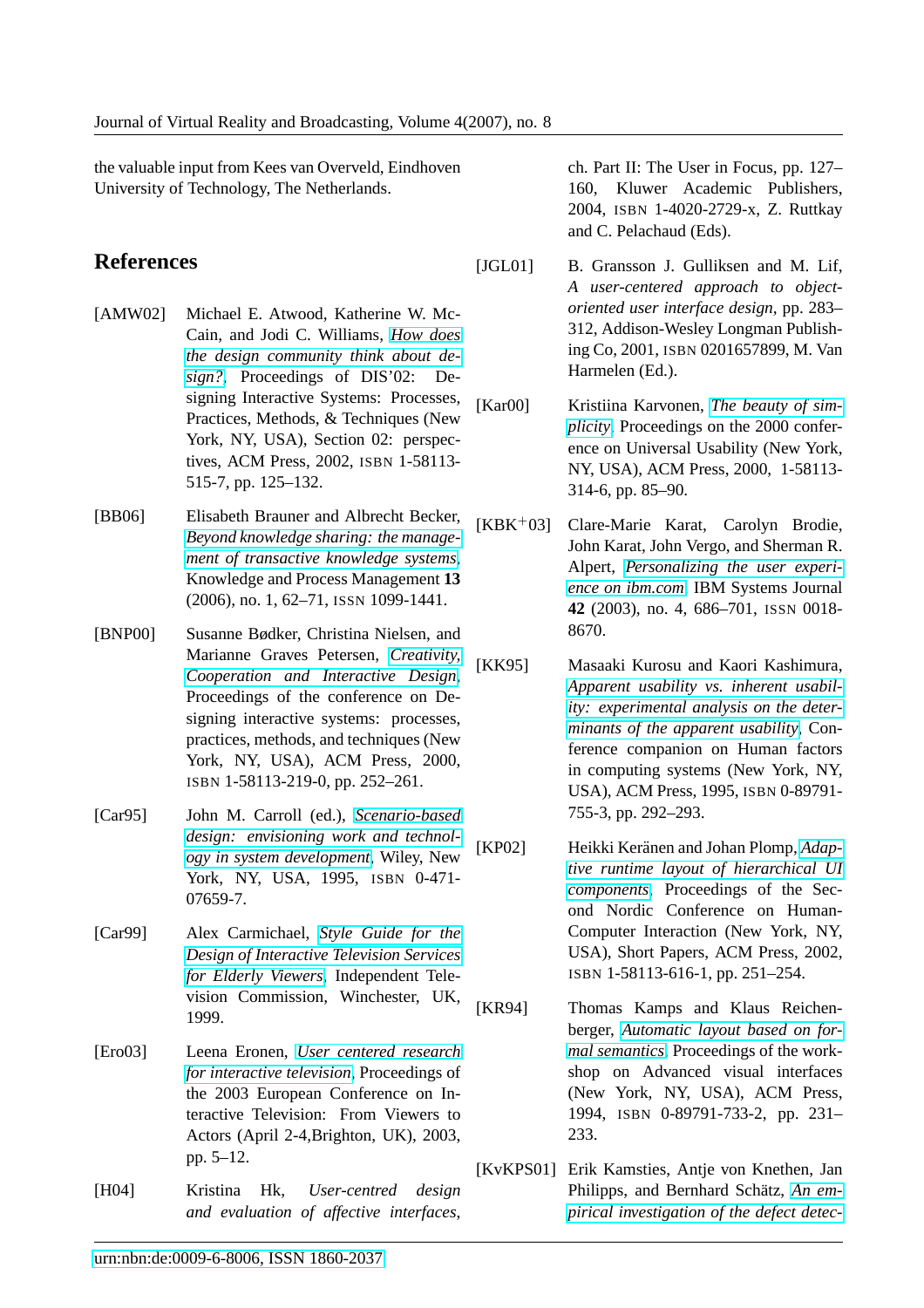<span id="page-11-0"></span>*tion capabilities of requirements specification languages*, Sixth CAiSE/IFIP8.1 International Workshop on Evaluation of Modeling Methods in Systems Analysis and Design (EMMSAD'01), 2001.

[LF01] Simon Lok and Steven Feiner, *A Survey of Automated Layout Techniques for Information Presentations*, Proceedings of Smart Graphics 2001, 2001, p[p. 61–68.](http://www.digibib.net/openurl?sid=hbz:dipp&genre=article&aulast=Lok&aufirst=Simon&title=Proceedings+of+Smart+Graphics+2001&atitle=A+Survey+of+Automated+Layout+Techniques+for+Information+Presentations&date=2001&pages=61-68)

[Mac86] Jock Mackinlay, *[Automating the de](http://www.digibib.net/openurl?sid=hbz:dipp&genre=article&aulast=Lok&aufirst=Simon&title=Proceedings+of+Smart+Graphics+2001&atitle=A+Survey+of+Automated+Layout+Techniques+for+Information+Presentations&date=2001&pages=61-68)[sign of graphical presen](http://www.digibib.net/openurl?sid=hbz:dipp&genre=article&aulast=Lok&aufirst=Simon&title=Proceedings+of+Smart+Graphics+2001&atitle=A+Survey+of+Automated+Layout+Techniques+for+Information+Presentations&date=2001&pages=61-68)tations of relational information*, ACM Transactions on Graphics (TOG) **5** [\(1986\), no. 2, 110–](http://www.digibib.net/openurl?sid=hbz:dipp&genre=article&aulast=MacKinlay&aufirst=Jock&title=ACM+Transactions+on+Graphics+%28TOG%29&atitle=Automating+the+design+of+graphical+presentations+of+relational+information&issn=0730-0301&date=1986&volume=5&issue=2&pages=110-141) 141, ISSN [0730-0301.](http://www.digibib.net/openurl?sid=hbz:dipp&genre=article&aulast=MacKinlay&aufirst=Jock&title=ACM+Transactions+on+Graphics+%28TOG%29&atitle=Automating+the+design+of+graphical+presentations+of+relational+information&issn=0730-0301&date=1986&volume=5&issue=2&pages=110-141)

- [Mac88]  $\qquad \qquad \qquad \qquad$  *[Applying](http://www.digibib.net/openurl?sid=hbz:dipp&genre=article&aulast=MacKinlay&aufirst=Jock&title=ACM+Transactions+on+Graphics+%28TOG%29&atitle=Automating+the+design+of+graphical+presentations+of+relational+information&issn=0730-0301&date=1986&volume=5&issue=2&pages=110-141) a theory of graphical presentation to the graphic design of user interfaces*, Proceedings of the 1st annual ACM SIGGRAPH symposium on User [Interface Software \(New York,](http://www.digibib.net/openurl?sid=hbz:dipp&genre=proceeding&aulast=Mackinlay&aufirst=Jock&title=Proceedings+of+the+1st+annual+ACM+SIGGRAPH+symposium+on+User+Interface+Software&isbn=0-89791-283-7&pages=179-189) [NY, USA\), ACM Press, 1988,](http://www.digibib.net/openurl?sid=hbz:dipp&genre=proceeding&aulast=Mackinlay&aufirst=Jock&title=Proceedings+of+the+1st+annual+ACM+SIGGRAPH+symposium+on+User+Interface+Software&isbn=0-89791-283-7&pages=179-189) ISBN 0- [89791-283-7, p](http://www.digibib.net/openurl?sid=hbz:dipp&genre=proceeding&aulast=Mackinlay&aufirst=Jock&title=Proceedings+of+the+1st+annual+ACM+SIGGRAPH+symposium+on+User+Interface+Software&isbn=0-89791-283-7&pages=179-189)p. 179–189.
- [Mac91] Jock D. Mackinlay, *Intelligent user interfaces*, ch. Search architectures for the automatic design of graphical presentations, pp. 281–292, ACM Press, New York, NY, [USA, 1991,](http://www.digibib.net/openurl?sid=hbz:dipp&genre=book&aulast=Mackinlay&aufirst=Jock&title=Intelligent+user+interfaces&isbn=0-201-50305-0&date=1991 ) ISBN 0-201-[50305-0.](http://www.digibib.net/openurl?sid=hbz:dipp&genre=book&aulast=Mackinlay&aufirst=Jock&title=Intelligent+user+interfaces&isbn=0-201-50305-0&date=1991 )
- [Mag01] [Marti](http://www.digibib.net/openurl?sid=hbz:dipp&genre=book&aulast=Mackinlay&aufirst=Jock&title=Intelligent+user+interfaces&isbn=0-201-50305-0&date=1991 )n Maguire, *Methods to support human-centred design*, International Journal of Human-Computer Studies **55** (2001), n[o. 4, 587–634,](http://www.digibib.net/openurl?sid=hbz:dipp&genre=article&aulast=Maguire&aufirst=Martin&title=International+Journal+of+Human-Computer+Studies&atitle=Methods+to+support+human-centred+design&issn=1071-5819&date=2001&volume=55&issue=4&pages=587-634) ISSN [1071-5819.](http://www.digibib.net/openurl?sid=hbz:dipp&genre=article&aulast=Maguire&aufirst=Martin&title=International+Journal+of+Human-Computer+Studies&atitle=Methods+to+support+human-centred+design&issn=1071-5819&date=2001&volume=55&issue=4&pages=587-634)
- [MC96] Thomas P. Moran and John M. Carroll (eds.), *Design rationale : concepts, techniques, and use*, Computers, cognition, and work, Erlbaum, Mahwah, N.J, USA, 1996, ISBN [0-8058-1566-X.](http://www.digibib.net/openurl?sid=hbz:dipp&genre=book&aulast=Moran&aufirst=Thomas&isbn=0-8058-1566-X)
- [MMT02] [Kim Marriott, B](http://www.digibib.net/openurl?sid=hbz:dipp&genre=book&aulast=Moran&aufirst=Thomas&isbn=0-8058-1566-X)ernd Meyer, and Laurent Tardif, *Fast and efficient client-side adaptivity for SVG*, Proceedings of the 11th international conference on World Wide Web (New York, NY, USA), XML Applicatio[ns, ACM Press, 2002,](http://www.digibib.net/openurl?sid=hbz:dipp&genre=article&aulast=Marriott&aufirst=Kim&title=Proceedings+of+the+11th+international+conference+on+World+Wide+Web&atitle=Fast+and+efficient+client-side+adaptivity+for+SVG&isbn=1-58113-449-5&date=2002&pages=496-507) ISBN 1- [58113-449-5, pp. 49](http://www.digibib.net/openurl?sid=hbz:dipp&genre=article&aulast=Marriott&aufirst=Kim&title=Proceedings+of+the+11th+international+conference+on+World+Wide+Web&atitle=Fast+and+efficient+client-side+adaptivity+for+SVG&isbn=1-58113-449-5&date=2002&pages=496-507)6–507.
- [MPF+95] Wendy E. Mackay, D. S. Pagani, L. Faber, B. Inwood, P. Launiainen,

L. Brenta, and V. Pouzol, *Ariel: augmenting paper engineering drawings*, Conference companion on Human factors in computing systems (New York, NY, USA), ACM Press, 1995, [ISBN](http://www.digibib.net/openurl?sid=hbz:dipp&genre=article&aulast=Mackay&auinit=W.&title=Conference+companion+on+Human+factors+in+computing+systems&atitle=Ariel%3A+augmenting+paper+engineering+drawings&isbn=0-89791-755-3&date=1995&pages=421-422) 0- [89791-755-3, pp. 421–422.](http://www.digibib.net/openurl?sid=hbz:dipp&genre=article&aulast=Mackay&auinit=W.&title=Conference+companion+on+Human+factors+in+computing+systems&atitle=Ariel%3A+augmenting+paper+engineering+drawings&isbn=0-89791-755-3&date=1995&pages=421-422)

[Rau96] Matthias Rauterberg, *Manufacturing agility and hybrid automation - i*, IEA Press, Louisville, KY, USA, 1996, ISBN 0965339505.

[RS92] Matthias Rauterberg and Oliver Strohm, *Work Organization and Software Development*, Annual Review in Automatic Programming **16** (1992), no. 2, 121–128, ISSN 0066-4138.

[RSK95] [Matthias Rauterberg, Oliver Strohm,](http://www.digibib.net/openurl?sid=hbz:dipp&genre=article&aulast=Rauterberg&aufirst=Matthias&title=Annual+Review+in+Automatic+Programming&atitle=Work+Organization+and+Software+Development&issn=0066-4138&date=1992&volume=16&issue=2&pages=121-128 ) and Christina Kirsch, *Benefits of useroriented software development based on an iterative cyclic process model for simultaneous engineering*, International Journal of Industrial [Ergonomics](http://www.digibib.net/openurl?sid=hbz:dipp&genre=article&aulast=Rauterberg&aufirst=Matthias&title=International+Journal+of+Industrial+Ergonomics&atitle=Benefits+of+user-oriented+software+development+based+on+an+iterative+cyclic+process+model+for+simultaneous+engineering&issn=0169-8141&date=1995&volume=16&issue=4-6&pages=391-410 ) **16** [\(1995\), no. 4-6, 391–410,](http://www.digibib.net/openurl?sid=hbz:dipp&genre=article&aulast=Rauterberg&aufirst=Matthias&title=International+Journal+of+Industrial+Ergonomics&atitle=Benefits+of+user-oriented+software+development+based+on+an+iterative+cyclic+process+model+for+simultaneous+engineering&issn=0169-8141&date=1995&volume=16&issue=4-6&pages=391-410 ) ISSN 0169- [8141.](http://www.digibib.net/openurl?sid=hbz:dipp&genre=article&aulast=Rauterberg&aufirst=Matthias&title=International+Journal+of+Industrial+Ergonomics&atitle=Benefits+of+user-oriented+software+development+based+on+an+iterative+cyclic+process+model+for+simultaneous+engineering&issn=0169-8141&date=1995&volume=16&issue=4-6&pages=391-410 )

[Sef03] [Ahmed Seffah,](http://www.digibib.net/openurl?sid=hbz:dipp&genre=article&aulast=Rauterberg&aufirst=Matthias&title=International+Journal+of+Industrial+Ergonomics&atitle=Benefits+of+user-oriented+software+development+based+on+an+iterative+cyclic+process+model+for+simultaneous+engineering&issn=0169-8141&date=1995&volume=16&issue=4-6&pages=391-410 ) *Learning the ropes: human-centered design skills and patterns for software engineers' education*, Interactions **10** ([2003\), no. 5, 36–45,](http://www.digibib.net/openurl?sid=hbz:dipp&genre=article&aulast=Seffah&aufirst=Ahmed&title=Interactions&atitle=Learning+the+ropes+human-centered+design+skills+and+patterns+for+software+engineers+education&issn=1072-5520&date=2003&volume=10&issue=5&pages=36-45) ISSN [1072-5520.](http://www.digibib.net/openurl?sid=hbz:dipp&genre=article&aulast=Seffah&aufirst=Ahmed&title=Interactions&atitle=Learning+the+ropes+human-centered+design+skills+and+patterns+for+software+engineers+education&issn=1072-5520&date=2003&volume=10&issue=5&pages=36-45)

- [Spe06] Cheri Speier, *[The influence of informa](http://www.digibib.net/openurl?sid=hbz:dipp&genre=article&aulast=Seffah&aufirst=Ahmed&title=Interactions&atitle=Learning+the+ropes+human-centered+design+skills+and+patterns+for+software+engineers+education&issn=1072-5520&date=2003&volume=10&issue=5&pages=36-45)tion presentation formats on complex task decision-making performance*, International Journal of Human-Computer Studies **64** ([2006\), no. 3, 1115–1131,](http://www.digibib.net/openurl?sid=hbz:dipp&genre=article&aulast=Speier&aufirst=Cheri&title=International+Journal+of+Human-Computer+Studies&atitle=The+influence+of+information+presentation+formats+on+complex+task+decision-making+performance&issn=1071-5819&date=2006&volume=64&issue=3&pages=1115-1131) ISBN [1071-5819.](http://www.digibib.net/openurl?sid=hbz:dipp&genre=article&aulast=Speier&aufirst=Cheri&title=International+Journal+of+Human-Computer+Studies&atitle=The+influence+of+information+presentation+formats+on+complex+task+decision-making+performance&issn=1071-5819&date=2006&volume=64&issue=3&pages=1115-1131)
- [SRD+05] [Ronald Scott, Emilie M. R](http://www.digibib.net/openurl?sid=hbz:dipp&genre=article&aulast=Speier&aufirst=Cheri&title=International+Journal+of+Human-Computer+Studies&atitle=The+influence+of+information+presentation+formats+on+complex+task+decision-making+performance&issn=1071-5819&date=2006&volume=64&issue=3&pages=1115-1131)oth, Stephen E. Deutsch, Erika Malchiodi, Thomas E. Kazmierczak, Robert G. Eggleston, Samuel R. Kuper, and Randall D. Whitaker, *Work-centered support systems: a human-centered approach to intelligent system design*, Intelligent Systems **20** (200[5\), no. 2, 73–81,](http://www.digibib.net/openurl?sid=hbz:dipp&genre=article&aulast=Scott&aufirst=R.&title=Intelligent+Systems&atitle=Work-centered+support+systems+a+human-centered+approach+to+intelligent+system+design&issn=1541-1672&date=2005&volume=20&issue=2&pages=73-81) ISSN [1541-1672.](http://www.digibib.net/openurl?sid=hbz:dipp&genre=article&aulast=Scott&aufirst=R.&title=Intelligent+Systems&atitle=Work-centered+support+systems+a+human-centered+approach+to+intelligent+system+design&issn=1541-1672&date=2005&volume=20&issue=2&pages=73-81)
- [Tra97] [Noam Tractinsky,](http://www.digibib.net/openurl?sid=hbz:dipp&genre=article&aulast=Scott&aufirst=R.&title=Intelligent+Systems&atitle=Work-centered+support+systems+a+human-centered+approach+to+intelligent+system+design&issn=1541-1672&date=2005&volume=20&issue=2&pages=73-81) *Aesthetics and apparent usability: empirically assessing cultural and methodological issues*, Proceedings of the S[IGCHI conference on](http://www.digibib.net/openurl?sid=hbz:dipp&genre=article&aulast=Tractinsky&aufirst=Noam&title=Proceedings+of+the+SIGCHI+conference+on+Human+factors+in+computing+systems&atitle=Aesthetics+and+apparent+usability+empirically+assessing+cultural+and+methodological+issues&isbn=0-89791-802-9&date=1997&pages=115--122)